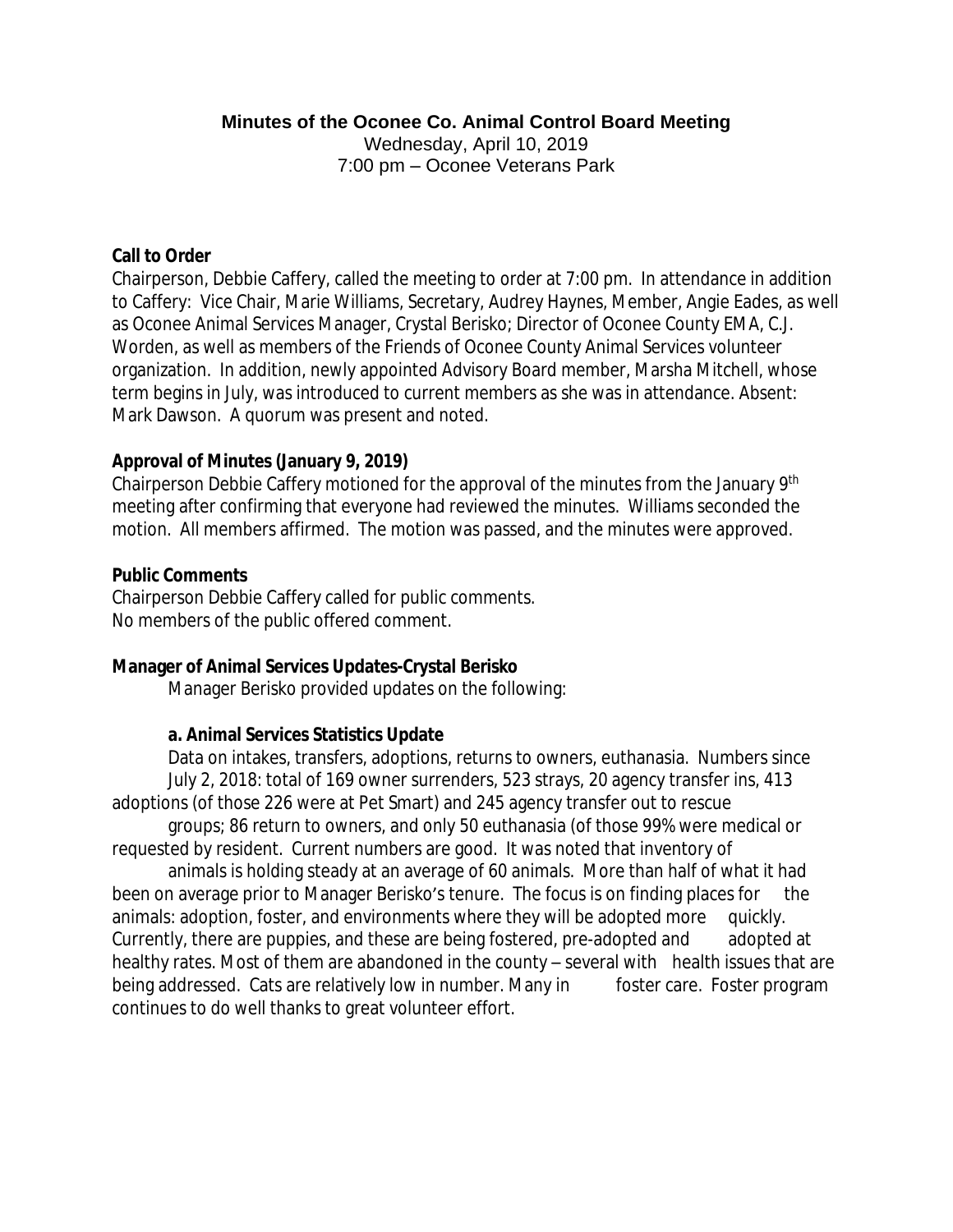### **b. Upcoming Events**

Manager Berisko explained that Oconee County Animal Services will be partnering with many other groups, including other county organizations, to fulfill its mission and to help serve the county and its citizens. Several of the events discussed included:

- April 22 Adopt a Mile/Earth Day Celebration: partnering with Keep Oconee County Beautiful
- April 24 Paws for Dawgs
- April 27 Mary's Tack and Feed Adoption Event
- May 4 Sycamore Vet Open House and Adoption Event
- May 6 Paws and Relax with UGA
- May 10 Offices visit Rocky Branch for career day
- May 11 Southern Brewery Adoption Event
- May 14 tentative fundraising event with Friends of Oconee County Animal Services: percentage night at local eateries.
- May 17-19 PetSmart National Event: OCAS will be a part of the event with adoption and public education activities. Manager Berisko is working with PetSmart to coordinate the event.
- May 25 Yoga and Dogs Fundraiser with Let it Be Yoga

### **c. Heartworm Awareness Month**

Working with Barber Creek Vet Hospital. FOCAS sponsoring free heart worm tests for first 25 check-up visits to Barber Creek Veterinary Hospital. Goal is to help reduce the number of heartworm positive dogs in the community.

### **d. New Social Media Plan**

Social media intern has been working on a custom social media plan for OCAS and will be rolling it out of the next few weeks to gain more visibility and create more awareness in our community about the OCAS, its missions, and other special programs.

# **e. Keller Williams Adoption Event**

Keller Williams will be underwriting an adoption event this month.

# **f. Employee health and fitness promotion**

Manager Berisko has been working to promote health and fitness of the OCAS officers and employees.

# **g. September is National Disaster Preparedness Month**

Manager Berisko and her team, with support from Director Worden, will be working on developing an emergency operation plan for animal services – one for shelter and one for the county.

### **h. OCAS Renovation**